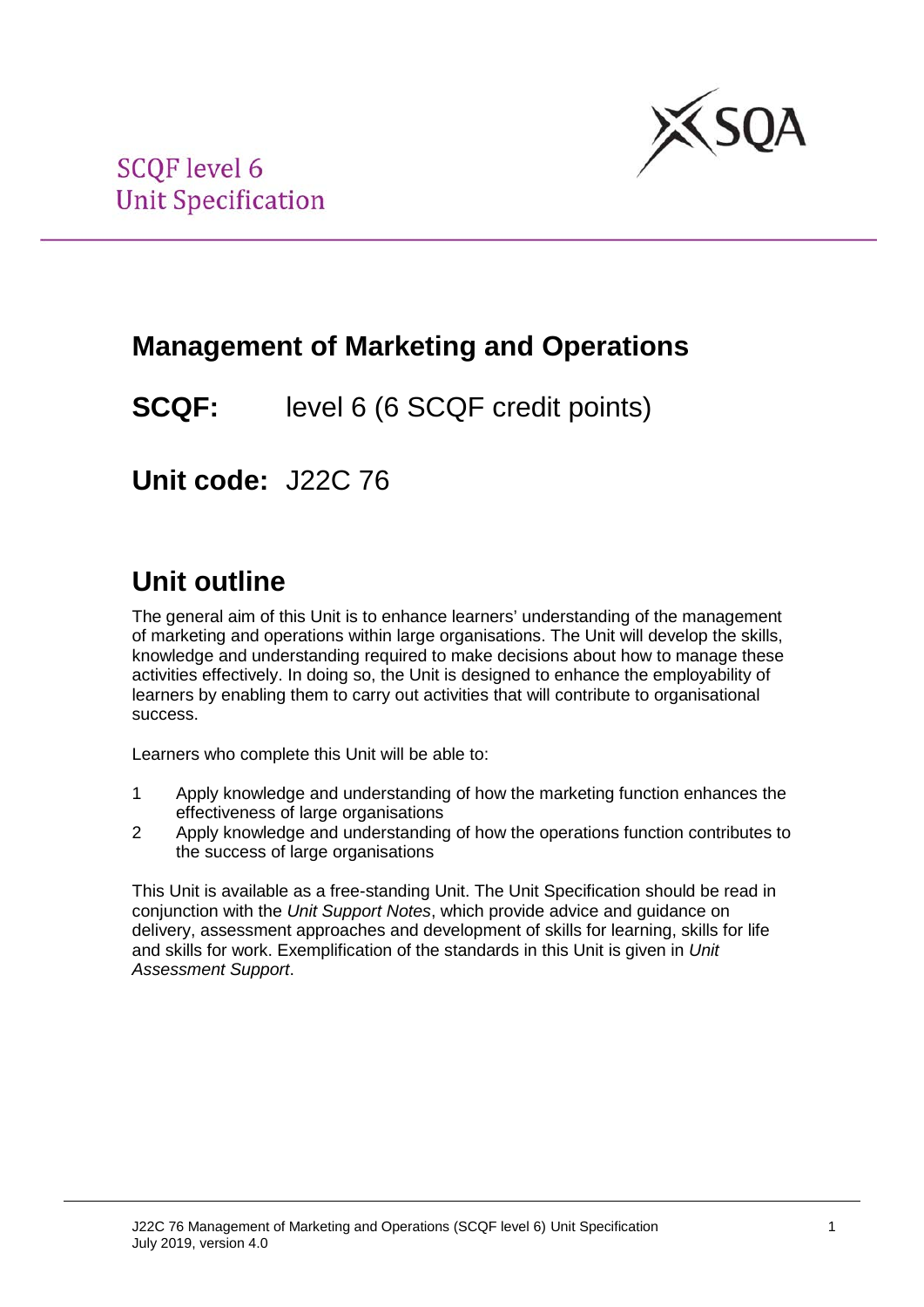### **Recommended entry**

Entry to this Unit is at the discretion of the centre. However, learners would normally be expected to have attained the skills, knowledge and understanding required by one or more of the following or equivalent qualifications and/or experience:

- ♦ National 5 Business Management Course or relevant Units
- ♦ National 5 Literacy
- **National 5 Numeracy**

Examples of other such relevant prior learning and experiences would be the development of thinking skills, and the ability to work with others. The Unit would also be suitable for those who have demonstrated or are interested in learning about entrepreneurial and leadership skills.

### **Equality and inclusion**

This Unit Specification has been designed to ensure that there are no unnecessary barriers to learning or assessment. The individual needs of learners should be taken into account when planning learning experiences, selecting assessment methods or considering alternative evidence. For further information, please refer to the *Unit Support Notes.*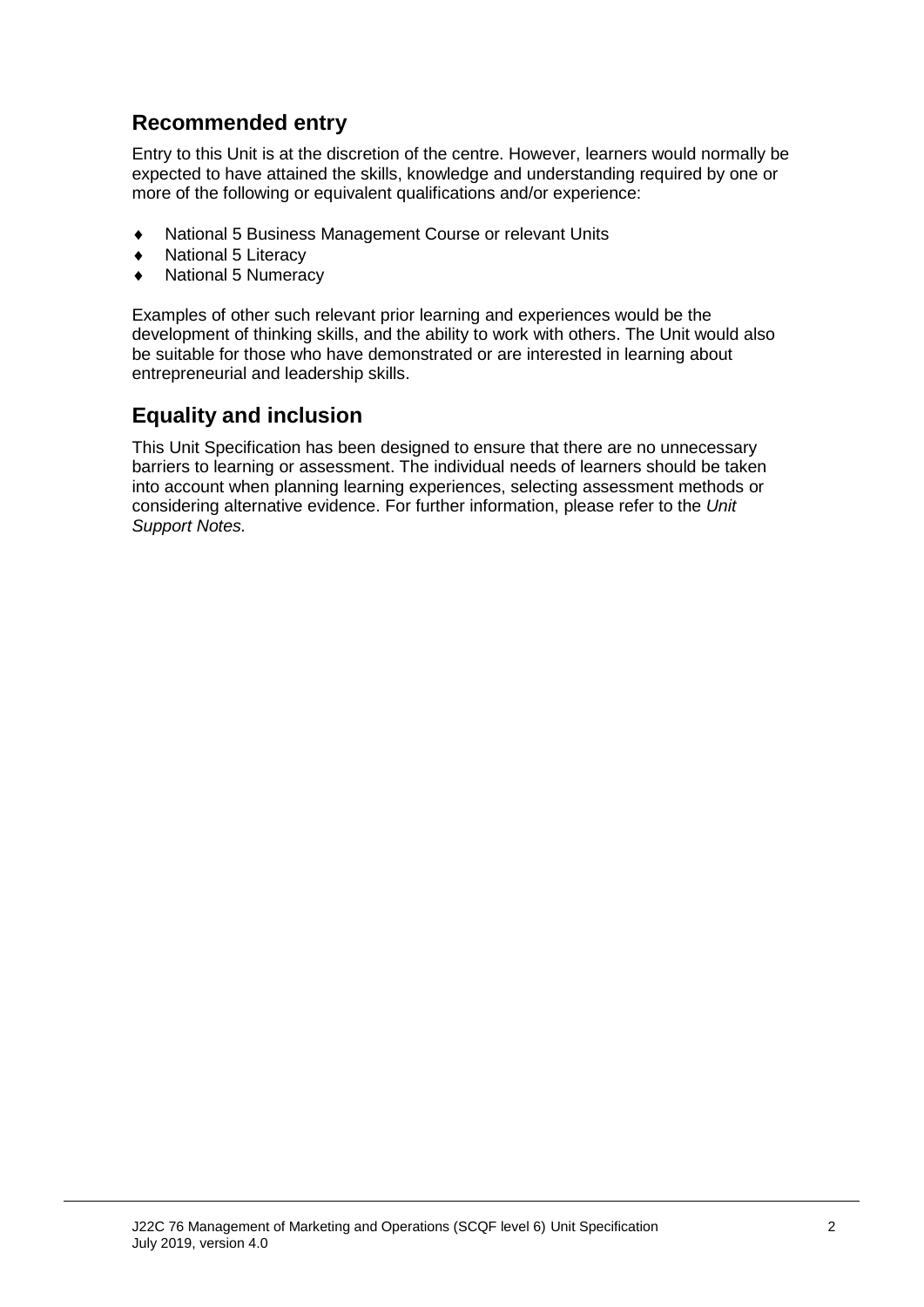# **Standards**

### **Outcomes and assessment standards**

### **Outcome 1**

The learner will:

- **1 Apply knowledge and understanding of how the marketing function enhances the effectiveness of large organisations by:**
- 1.1 Explaining how market research can be used to enhance the effectiveness of large organisations
- 1.2 Explaining how the marketing mix can be used to enhance the effectiveness of large organisations
- 1.3 Describing the costs and benefits to large organisations of having a product portfolio
- 1.4 Describing how current technologies are used in the marketing function

### **Outcome 2**

The learner will:

- **2 Apply knowledge and understanding of how the operations function contributes to the success of large organisations by:**
- 2.1 Describing the features and outlining the purposes of an inventory (stock) management control system
- 2.2 Explaining methods that can be used to ensure customers receive quality products/services
- 2.3 Explaining the costs and benefits of production methods used by large organisations
- 2.4 Describing how current technologies are used in the operations function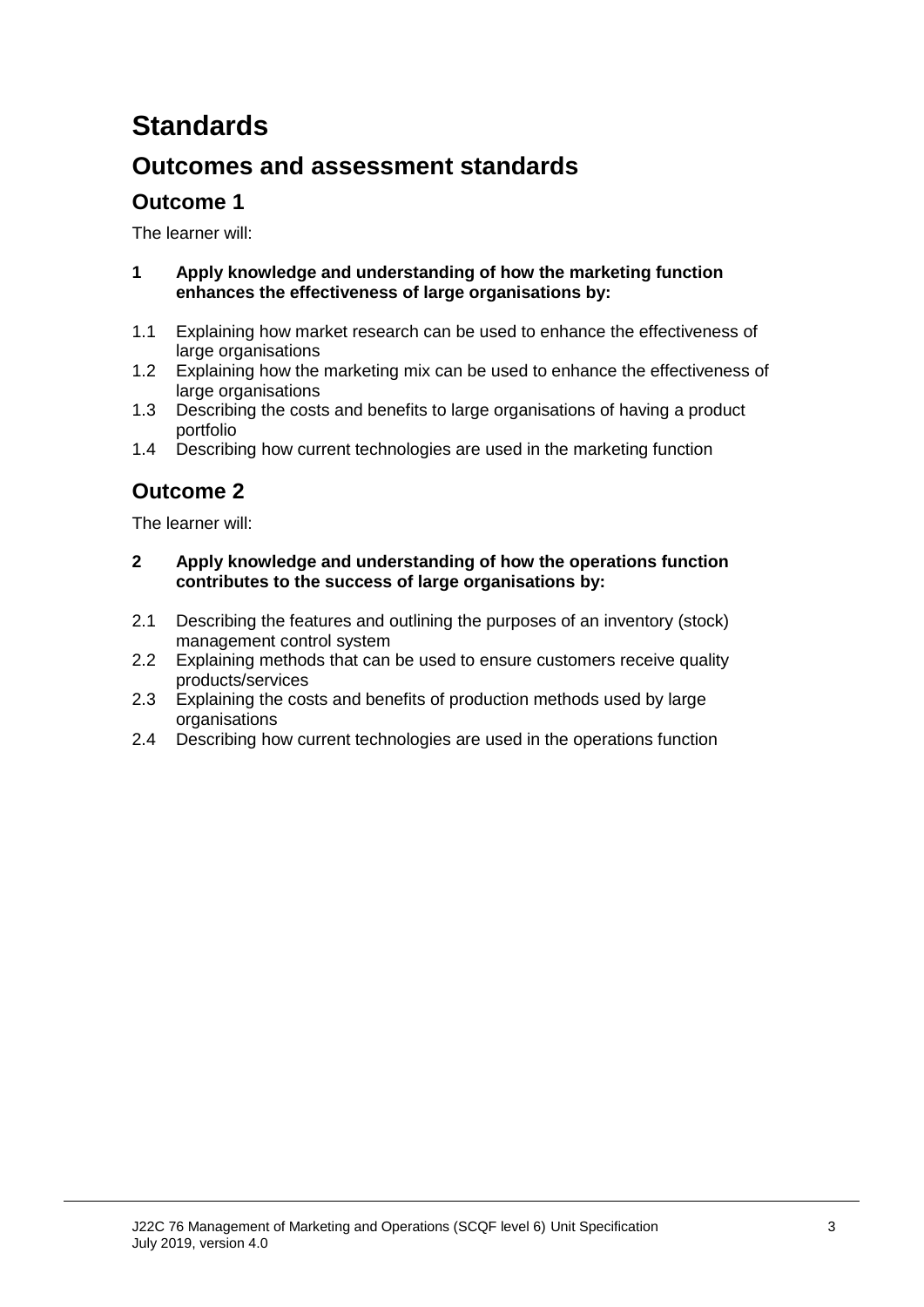## **Evidence Requirements for the Unit**

Assessors should use their professional judgement, subject knowledge and experience, and understanding of their learners, to determine the most appropriate ways to generate evidence and the conditions and contexts in which they are used.

Evidence can be drawn from a variety of sources and presented in a variety of formats. This can include short written responses, participation in group tasks, presenting information to other groups and/or oral recorded evidence. The evidence can be gathered from a variety of tasks and assessments carried out during the Unit or Course. Learners should use appropriate business terminology and include, where appropriate, the use of real business examples.

Evidence may be presented for individual Outcomes or it may be gathered for the Unit as a whole through combining assessment in one single activity. If the latter approach is used, it must be clear how the evidence covers each Outcome.

Exemplification of assessment is provided in *Unit Assessment Support*. Advice and guidance on possible approaches to assessment is provided in the *Unit Support Notes*

### **Assessment standard thresholds**

If a candidate successfully meets the requirements of the specified number of Assessment Standards they will be judged to have passed the Unit overall and no further re-assessment will be required.

The specific requirements for this Unit is as follows:

♦ 6 out of 8 Assessment Standards must be achieved.

It should be noted that there will still be the requirement for candidates to be given the opportunity to meet all Assessment Standards. The above threshold has been put in place to reduce the volume of re-assessment where that is required.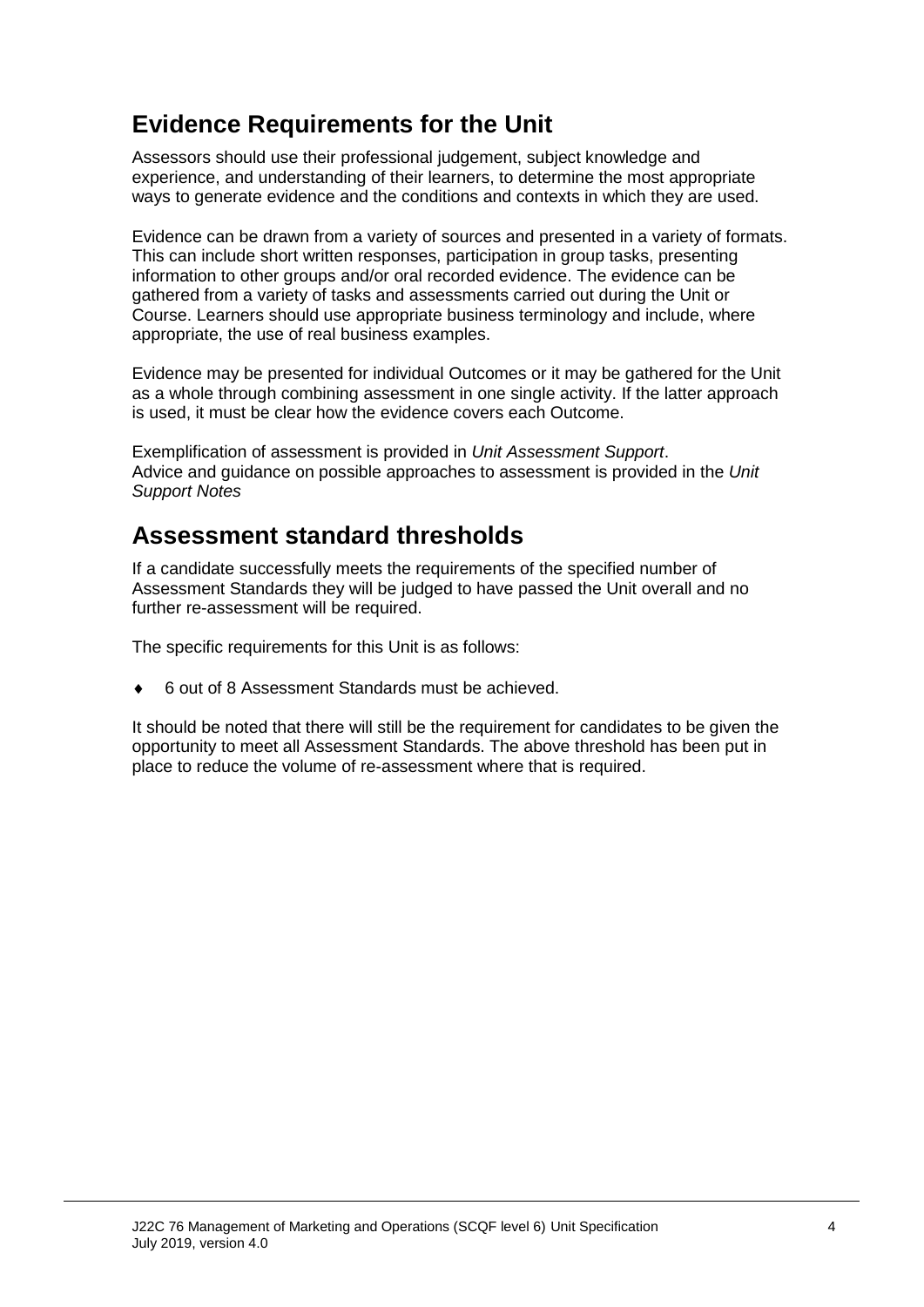## **Development of skills for learning, skills for life and skills for work**

It is expected that learners will develop broad, generic skills through this Unit. The skills that learners will be expected to improve on and develop through the Unit are based on SQA's *Skills Framework: Skills for Learning, Skills for Life and Skills for Work* and drawn from the main skills areas listed below. These must be built into the Unit where there are appropriate opportunities.

#### **1 Literacy**

1.2 Writing

#### **4 Employability, enterprise and citizenship**

- 4.1 Employability<br>4.4 Enterprise
- **Enterprise**

#### **5 Thinking skills**

- 
- 5.3 Applying 5.4 Analysing and evaluating

Amplification of these skills is given in SQA's *Skills Framework: Skills for Learning, Skills for Life and Skills for Work.* The level of these skills should be at the same SCQF level of the Unit and be consistent with the SCQF level descriptor. Further information on building in skills for learning, skills for life and skills for work is given in the *Unit Support Notes.*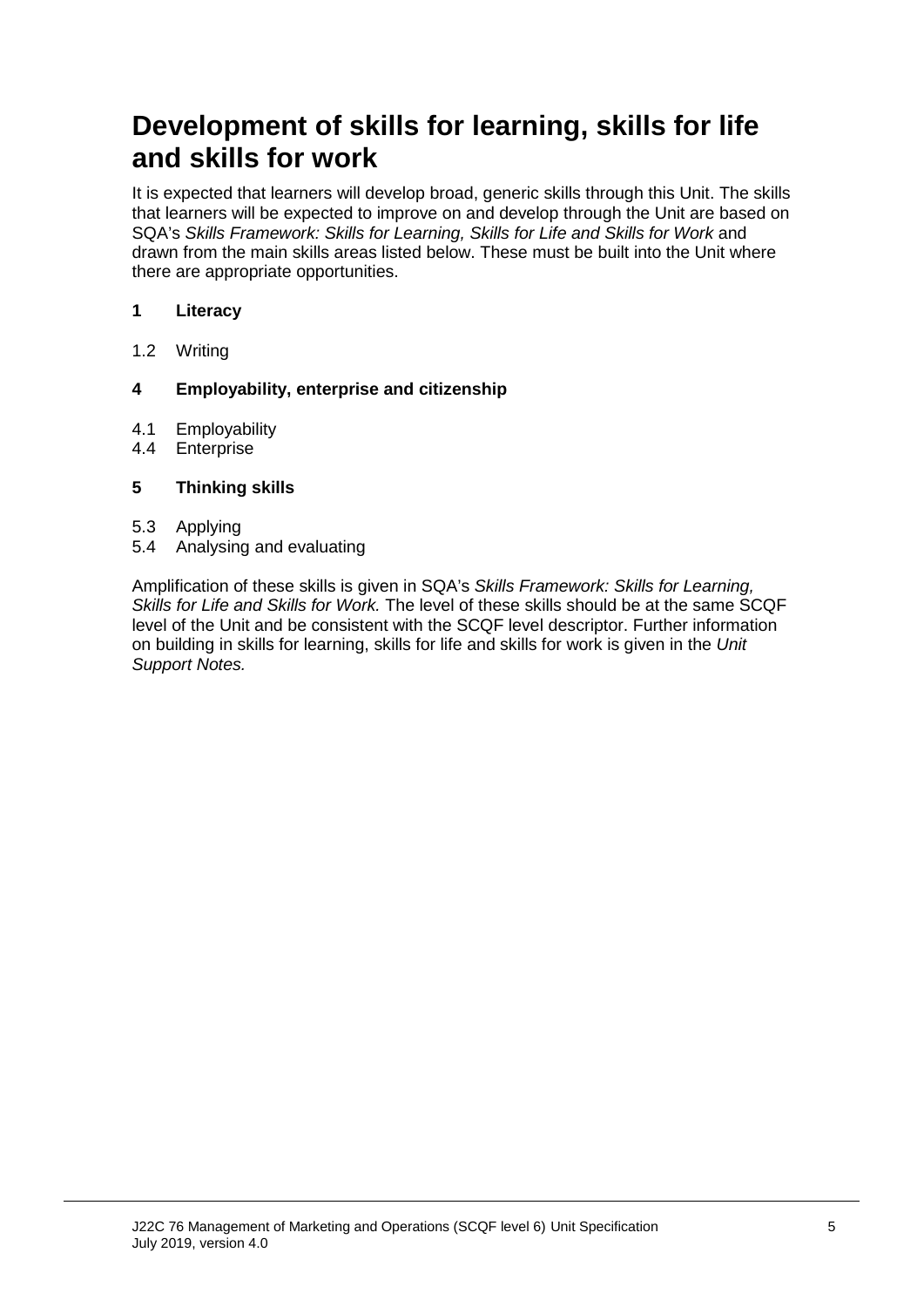# **Appendix: Unit support notes**

## **Introduction**

These support notes are not mandatory. They provide advice and guidance on approaches to delivering and assessing this Unit. They are intended for teachers and lecturers who are delivering this Unit. They should be read in conjunction with:

- ♦ the *Unit Specification*
- ♦ the *Unit Assessment Support packs*

## **Developing skills, knowledge and understanding**

Teachers and lecturers are free to select the skills, knowledge, understanding and contexts which are most appropriate for delivery in their centres.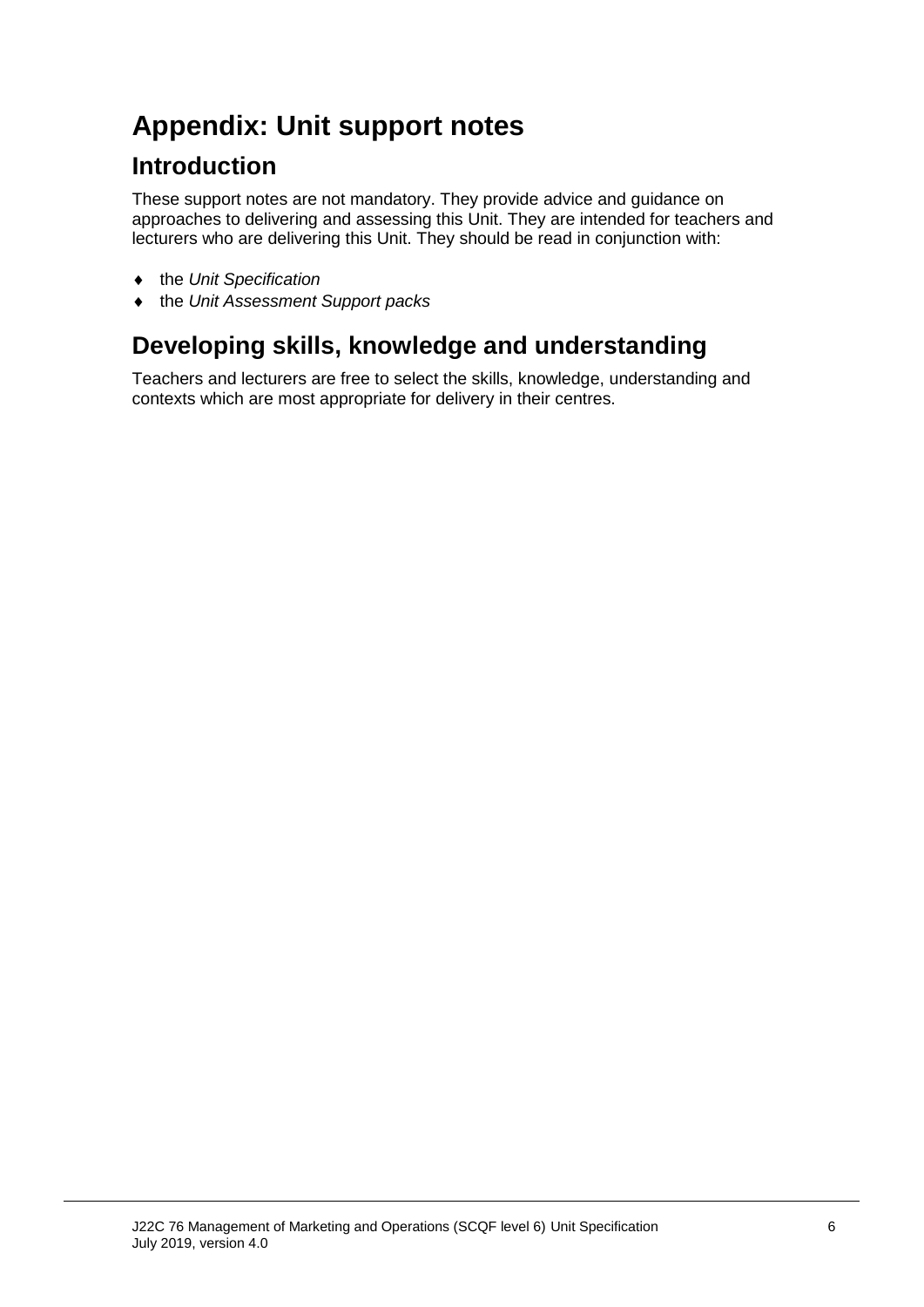# **Approaches to learning and teaching**

| <b>Topic</b>                      | Skills, knowledge and understanding                                                                                                                             | <b>Suggested experiences and activities</b>                                                                                                                               |  |
|-----------------------------------|-----------------------------------------------------------------------------------------------------------------------------------------------------------------|---------------------------------------------------------------------------------------------------------------------------------------------------------------------------|--|
| Marketing and<br><b>Customers</b> | Learners should be made aware of:<br>• the role of marketing in a business and its role in the                                                                  | • Using the internet to research organisations who have had<br>successful marketing campaigns and those who have had<br>unsuccessful marketing campaigns.                 |  |
|                                   | achievement of business objectives;<br>• what is meant by market-led and product-led and the<br>differences between them                                        | • Using the internet to compare a market-led organisation<br>with a product-led organisation.                                                                             |  |
| Market                            | Learners should be made aware of:                                                                                                                               | ◆ Preparing and conducting market research.                                                                                                                               |  |
| research                          | • the different methods of field research and their costs and                                                                                                   | • Analysing market research data to aid decision making.<br>♦ Researching and justifying suitable sampling activities.                                                    |  |
|                                   | benefits<br>• the different methods of desk research and their costs and<br>benefits                                                                            | Using technological resources appropriately (eg word<br>processing, online survey tools and spreadsheet software)<br>may assist in the preparation and analysis of market |  |
|                                   | • the use of sampling in market research                                                                                                                        | research.                                                                                                                                                                 |  |
|                                   | • the use of market research information to a business                                                                                                          |                                                                                                                                                                           |  |
| <b>Marketing Mix</b>              | Learners should be made aware of:                                                                                                                               | • Investigating the use of successful marketing strategies<br>involving the marketing mix.                                                                                |  |
|                                   | • the synergy in the combination of price, product, place,<br>promotion, people, process and physical evidence if<br>marketing of a product is to be successful | Investigating the use of unsuccessful marketing strategies<br>involving the marketing mix.                                                                                |  |
|                                   | • possible ways of blending the elements mentioned above<br>and/or consider each as a separate strategy                                                         | • Using appropriate visits and technological resources (eg<br>online commerce websites) to assist in gathering<br>information about a current successful marketing mix.   |  |
|                                   | • the impact of one element on another                                                                                                                          | • Listening to external contributors explain about their<br>marketing mix.                                                                                                |  |
| Product                           | Learners should be made aware of:                                                                                                                               | • Investigating the different lifecycle stages of various<br>products.                                                                                                    |  |
|                                   | ♦ the sales revenue/ levels at the research, introduction,<br>growth, maturity, saturation and decline phases of a                                              | • Suggesting and justifying appropriate extension strategies.<br>• Evaluating the costs/benefits product portfolios from case                                             |  |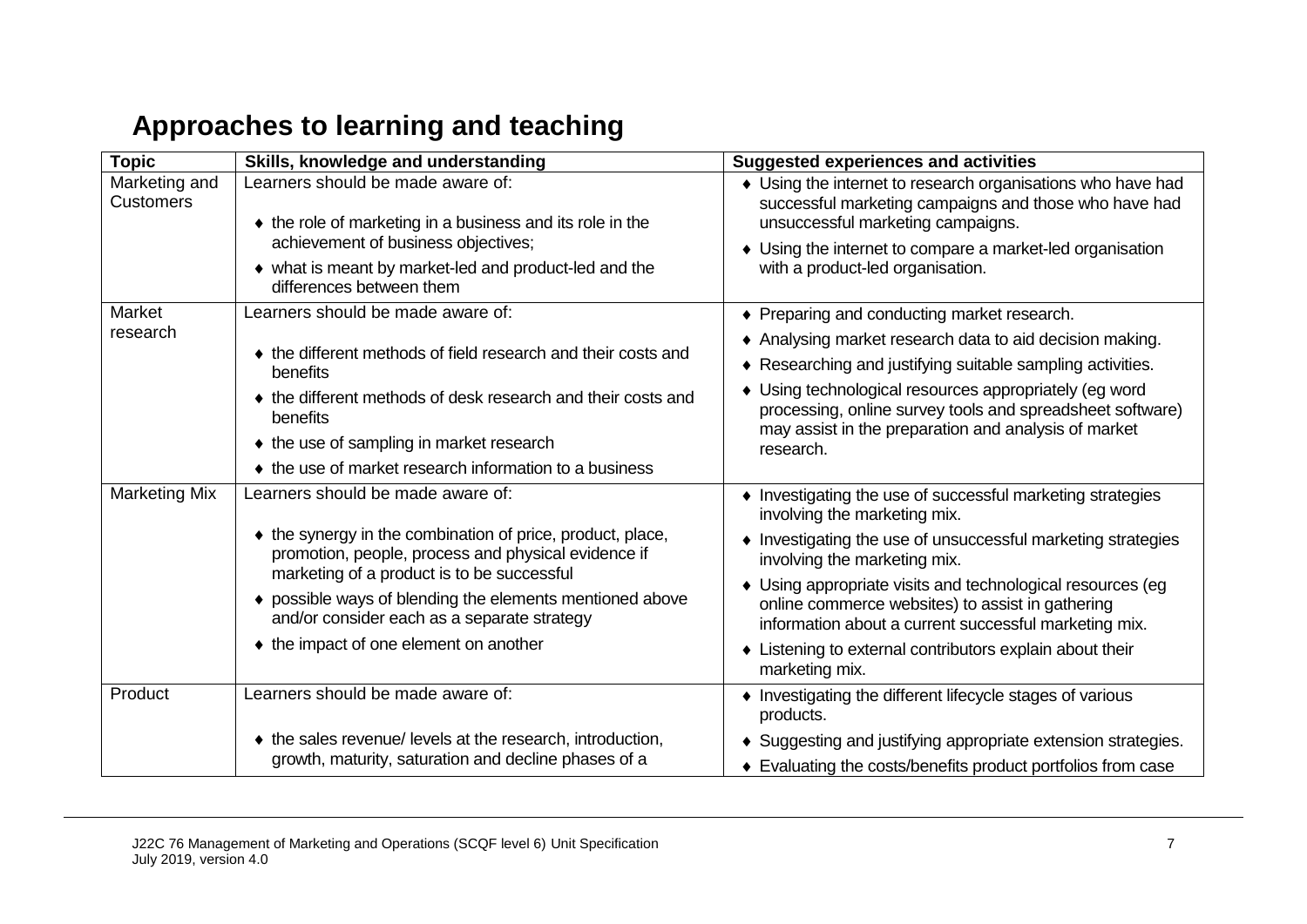|       | product's lifecycle                                                                                                      | study material.                                                                                                                                                                  |
|-------|--------------------------------------------------------------------------------------------------------------------------|----------------------------------------------------------------------------------------------------------------------------------------------------------------------------------|
|       | • the profits at the research, introduction, growth, maturity,<br>saturation and decline phases of a product's lifecycle |                                                                                                                                                                                  |
|       | ♦ the use of extension strategies to enhance product sales and<br>profits                                                |                                                                                                                                                                                  |
|       | ♦ the costs and benefits of product line product portfolios                                                              |                                                                                                                                                                                  |
|       | ♦ the costs and benefits of diversified product portfolios                                                               |                                                                                                                                                                                  |
|       | ♦ Boston Matrix and its use                                                                                              |                                                                                                                                                                                  |
| Price | Learners should be made aware of the following pricing<br>strategies and the advantages and disadvantages of each:       | Participating in discussion and informed debate (using real-<br>life contexts and experiences) will exemplify how product<br>type, business size, business objectives and market |
|       | ◆ cost-based (cost plus)                                                                                                 | structure affect the pricing strategy (eg premium,                                                                                                                               |
|       | • competition-based                                                                                                      | competitive or low) chosen for a product.                                                                                                                                        |
|       | $\bullet$ skimming                                                                                                       | • Using appropriate technological resources (eg price<br>comparison websites) will assist in the analysing pricing                                                               |
|       | • penetration                                                                                                            | strategies used by different businesses.                                                                                                                                         |
|       | • price discrimination                                                                                                   | • Listening to external contributors explaining about the                                                                                                                        |
|       | $\bullet$ destroyer                                                                                                      | importance of their pricing strategies.                                                                                                                                          |
|       | $\bullet$ loss leaders                                                                                                   |                                                                                                                                                                                  |
|       | $\bullet$ premium                                                                                                        |                                                                                                                                                                                  |
|       | • promotional                                                                                                            |                                                                                                                                                                                  |
|       | ◆ psychological                                                                                                          |                                                                                                                                                                                  |
| Place | Learners should be made aware of:                                                                                        | • Surveying local businesses for channels and methods used.                                                                                                                      |
|       | ♦ the costs and benefits of using wholesalers                                                                            | ♦ Researching and justifying suitable channels for different<br>scenarios.                                                                                                       |
|       | ♦ the costs and benefits of using different types of retailers                                                           | ♦ Researching and justifying suitable methods for different                                                                                                                      |
|       | ♦ the costs and benefits of using direct sales                                                                           | scenarios.                                                                                                                                                                       |
|       | ♦ the costs and benefits of different channels of distribution                                                           | ♦ Attending field trips to local business areas to investigate<br>reasons for their distribution channel and method choices.                                                     |
|       | ♦ the overall channels of distribution available to businesses                                                           |                                                                                                                                                                                  |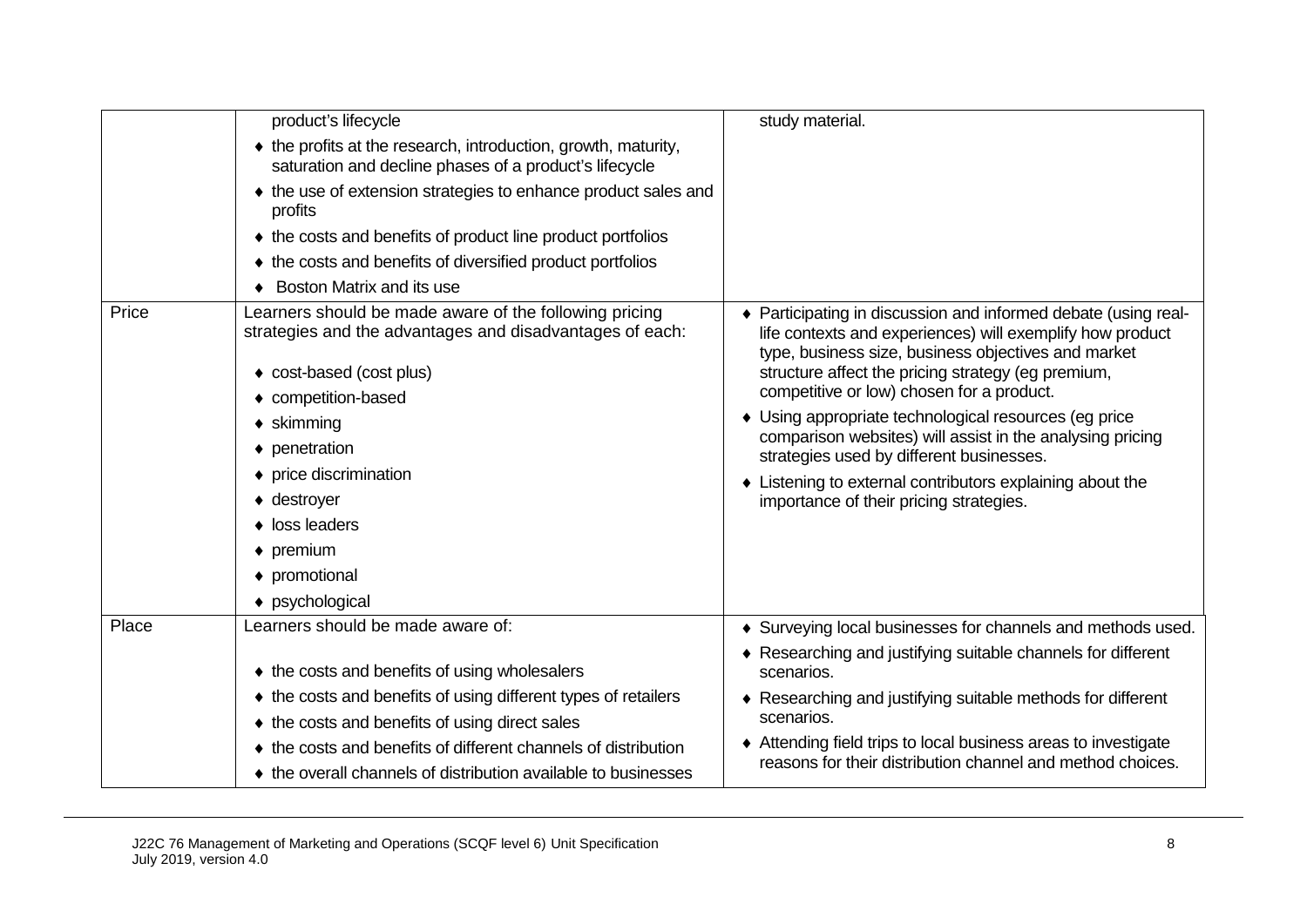|                                                | ♦ the use of, and costs and benefits of, e-commerce                                                                                                                                                                                                                                                                                                                                                           | • Listening to external contributors talk about the importance<br>of their distribution channel and method.                                                                                                                                                                                                                                                                                                                                                                                                                                                                 |
|------------------------------------------------|---------------------------------------------------------------------------------------------------------------------------------------------------------------------------------------------------------------------------------------------------------------------------------------------------------------------------------------------------------------------------------------------------------------|-----------------------------------------------------------------------------------------------------------------------------------------------------------------------------------------------------------------------------------------------------------------------------------------------------------------------------------------------------------------------------------------------------------------------------------------------------------------------------------------------------------------------------------------------------------------------------|
| Promotion                                      | Learners should be made aware of:                                                                                                                                                                                                                                                                                                                                                                             | • Investigating the key features which make promotions<br>effective.                                                                                                                                                                                                                                                                                                                                                                                                                                                                                                        |
|                                                | • 'Into the pipeline' activities and how they promote a business                                                                                                                                                                                                                                                                                                                                              | • Surveying local businesses for promotions being used.                                                                                                                                                                                                                                                                                                                                                                                                                                                                                                                     |
|                                                | 'Out of the pipeline' activities and how they promote a<br>business                                                                                                                                                                                                                                                                                                                                           | • Listening to external contributors explain about the<br>importance of their promotional activities.                                                                                                                                                                                                                                                                                                                                                                                                                                                                       |
|                                                | • 'Above the line' activities and how they promote a business                                                                                                                                                                                                                                                                                                                                                 |                                                                                                                                                                                                                                                                                                                                                                                                                                                                                                                                                                             |
|                                                | 'Below the line' activities and how they promote a business                                                                                                                                                                                                                                                                                                                                                   |                                                                                                                                                                                                                                                                                                                                                                                                                                                                                                                                                                             |
|                                                | ♦ the importance of ethical practices in developing positive<br>customer relations                                                                                                                                                                                                                                                                                                                            |                                                                                                                                                                                                                                                                                                                                                                                                                                                                                                                                                                             |
| People,<br>Process and<br>Physical<br>evidence | Learners should be made aware of:<br>• the way people can be used as part of an extended<br>marketing mix to further enhance marketing effectiveness<br>♦ the processes that can be used as part of an extended<br>marketing mix to further enhance marketing effectiveness<br>• the physical evidence that can be used as part of an<br>extended marketing mix to further enhance marketing<br>effectiveness | • Investigating the use of successful marketing strategies<br>involving the use of people and/or processes/ or physical<br>evidence eg customer satisfaction, level of after sales<br>service, how customer satisfaction is monitored, controlled<br>and evidenced.<br>Investigating the use of unsuccessful extended marketing<br>strategies involving the use of people and/or process and/or<br>physical evidence.<br>• Listening to external contributors explain about their<br>marketing strategy involving use of people and/or process<br>and/or physical evidence. |
| Inventory<br>(Stock)                           | Learners should be made aware of:                                                                                                                                                                                                                                                                                                                                                                             | • Choosing suitable inventory (stock) storage for businesses<br>from a case study or scenario.                                                                                                                                                                                                                                                                                                                                                                                                                                                                              |
| management                                     | ♦ features, costs and benefits of just-in-time inventory (stock)<br>control                                                                                                                                                                                                                                                                                                                                   | • Listening to external contributors talk about their inventory<br>(stock) management choices.                                                                                                                                                                                                                                                                                                                                                                                                                                                                              |
|                                                | ♦ storage and warehousing of inventory (stock)                                                                                                                                                                                                                                                                                                                                                                |                                                                                                                                                                                                                                                                                                                                                                                                                                                                                                                                                                             |
|                                                | • logistical management of inventory (stock)                                                                                                                                                                                                                                                                                                                                                                  |                                                                                                                                                                                                                                                                                                                                                                                                                                                                                                                                                                             |
| Production<br>methods                          | Learners should be made aware of:                                                                                                                                                                                                                                                                                                                                                                             | • Investigating production methods used by different<br>businesses.                                                                                                                                                                                                                                                                                                                                                                                                                                                                                                         |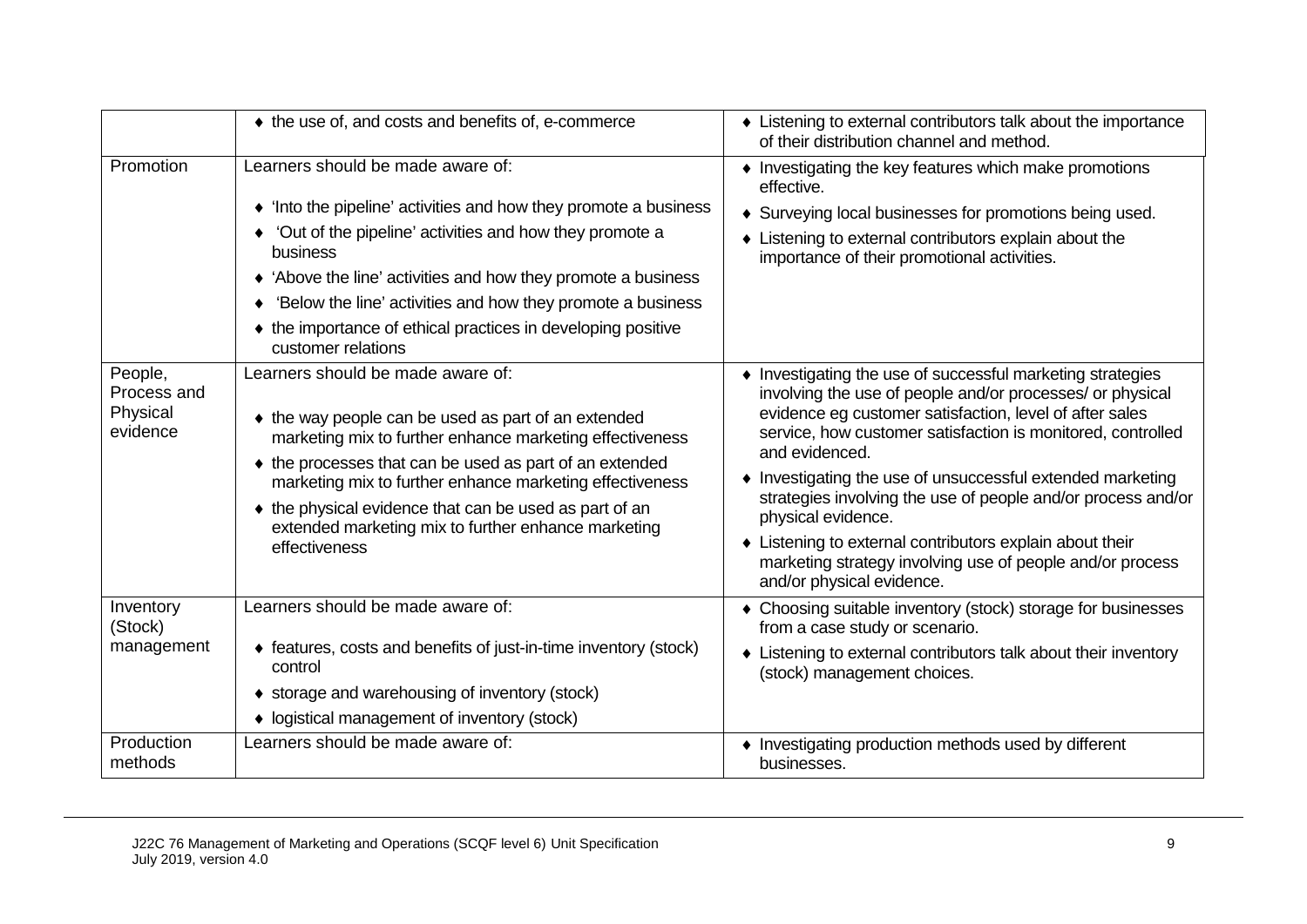|                                     | • production methods used by large organisations (job, batch,<br>flow)<br>• the costs and benefits of capital-intensive, mechanised and<br>automated production<br>♦ the costs and benefits of labour-intensive production<br>• reasons for production choices and the effect of that choice<br>on efficiency                                                                                                                                                                                                                                                                         | ♦ Recommending suitable production methods for products.<br>• Using technological and media resources (eg technology<br>and news websites) to demonstrate different methods of<br>production.<br>♦ Attending field trips to businesses to examine production<br>methods.<br>• Listening to external contributors explain about their<br>production methods.                                                                                                                        |
|-------------------------------------|---------------------------------------------------------------------------------------------------------------------------------------------------------------------------------------------------------------------------------------------------------------------------------------------------------------------------------------------------------------------------------------------------------------------------------------------------------------------------------------------------------------------------------------------------------------------------------------|------------------------------------------------------------------------------------------------------------------------------------------------------------------------------------------------------------------------------------------------------------------------------------------------------------------------------------------------------------------------------------------------------------------------------------------------------------------------------------|
| Quality                             | Learners should be made aware of:<br>• the importance of quality to the organisation and the<br>customer<br>• the costs and benefits of a range of methods of ensuring<br>quality<br>• the distinction between quality control methods (inspection)<br>and quality assurance methods (prevention)<br>♦ the costs and benefits of quality standards and symbols<br>♦ the costs and benefits of benchmarking<br>♦ the costs and benefits of quality circles<br>♦ the costs and benefits of a mystery shopper<br>• the inter-relationship between quality and motivation and<br>training | • Investigating methods used by different businesses to<br>provide quality products.<br>♦ Recommending suitable methods to enhance the quality of<br>products.<br>• Using a range of media to consider consumer view points<br>on quality — watching consumer affair<br>programmes/magazines.<br>♦ Attending field trips to businesses to examine quality<br>activities employed.<br>• Listening to external contributors explaining how they<br>ensure quality in their products. |
| <b>Ethical and</b><br>environmental | Learners should be made aware of:<br>♦ the costs and benefits of fair trade activities<br>• the costs and benefits of environmental responsibility<br>♦ the costs and benefits of ethical operations<br>• waste management and control, factors influencing waste<br>management                                                                                                                                                                                                                                                                                                       | • Investigating fair trade activities undertaken by businesses.<br>• Investigating environmental activities of large businesses.<br>• Investigating unethical activities of large businesses.<br>Listening to external contributors explaining what they do to<br>be ethical and environmentally responsible.                                                                                                                                                                      |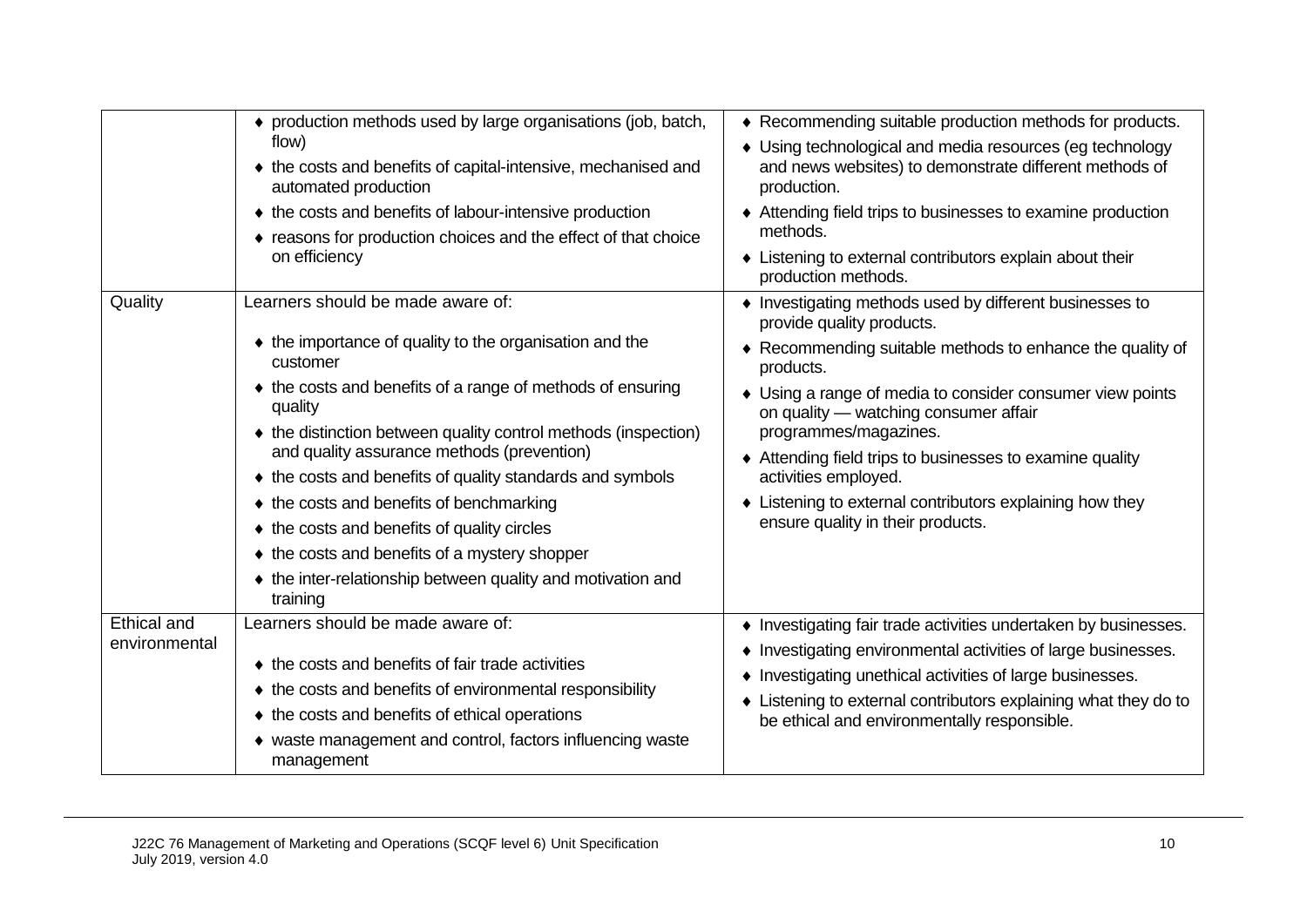| Technology | Learners should be made aware of:<br>Uses of technology in operations and marketing, and the                                                                                                                                                                                                                                                                                                                                                                                                                             | • Using current businesses as case studies to illustrate how<br>technology is used in the management of marketing and<br>operations.                                                                                                                                                                                                                                |
|------------|--------------------------------------------------------------------------------------------------------------------------------------------------------------------------------------------------------------------------------------------------------------------------------------------------------------------------------------------------------------------------------------------------------------------------------------------------------------------------------------------------------------------------|---------------------------------------------------------------------------------------------------------------------------------------------------------------------------------------------------------------------------------------------------------------------------------------------------------------------------------------------------------------------|
|            | costs of benefits of using it, for example:<br>• Computer-aided design (CAD)<br>• Computer-aided manufacture (CAM)<br>♦ Electronic point of sale (EPOS) for market research<br>♦ Electronic point of sale (EPOS) for inventory (stock) control<br>♦ Electronic market research methods<br>$\bullet$ Internet advertising<br>• Internet-based direct sales<br>• Targeted online advertising and purchasing<br>'recommendations'<br>$\blacktriangleright$ Databases<br>• Electronic viral marketing (eg social networking) | Using appropriate technological and media resources (eg<br>technology and news websites) to keep up-to-date with<br>contemporary examples of technology being used by<br>business and its impact on business activity.<br>Listening to external contributors explain how the marketing<br>and operations of their business is affected by technological<br>factors. |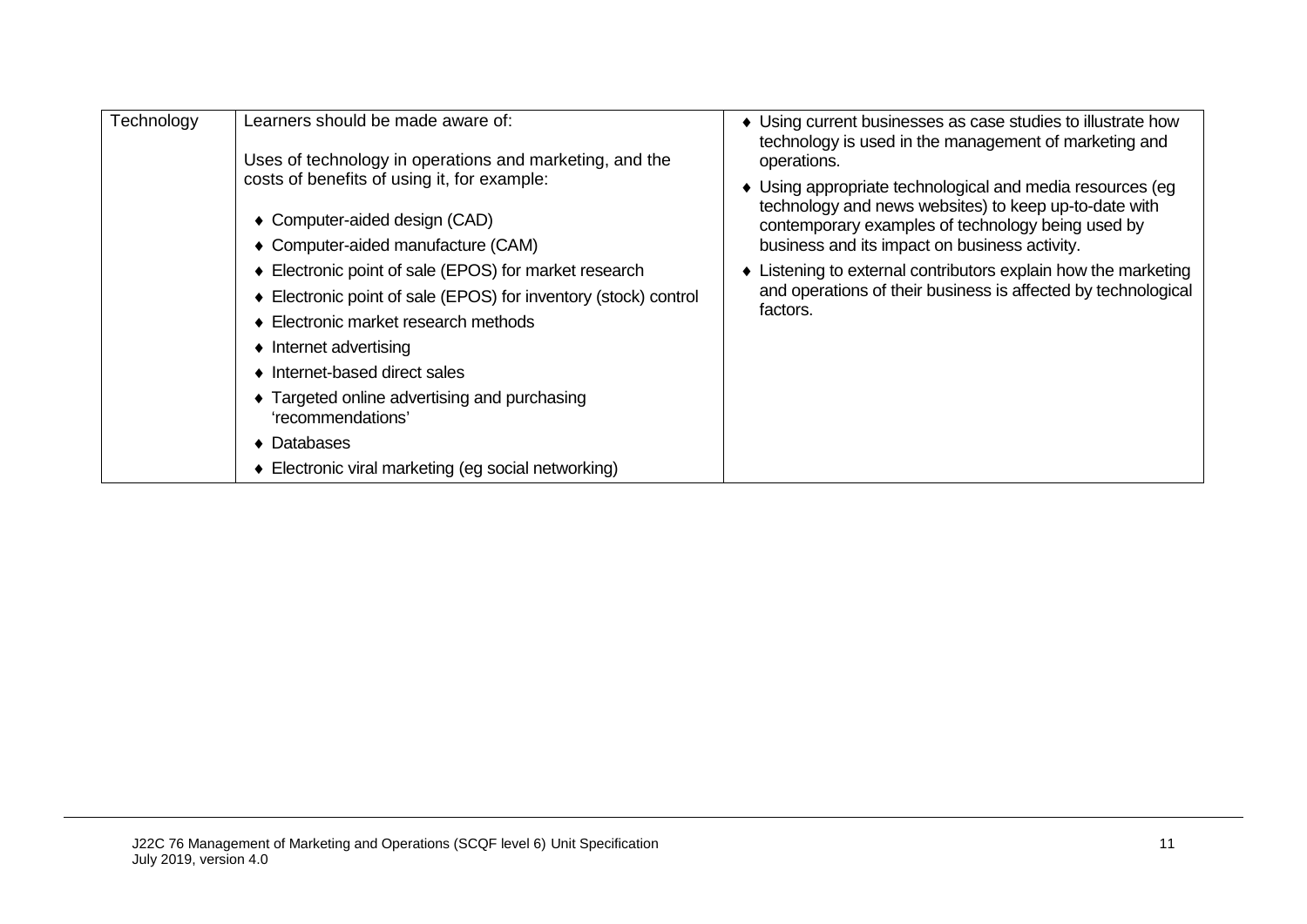## **Combining assessment within Units**

Assessment could be combined in this Unit by holistically assessing all the Outcomes of the Unit in a single assessment. When assessment within the Unit is holistic, teachers and lecturers should take particular care to track the evidence for each individual Outcome.